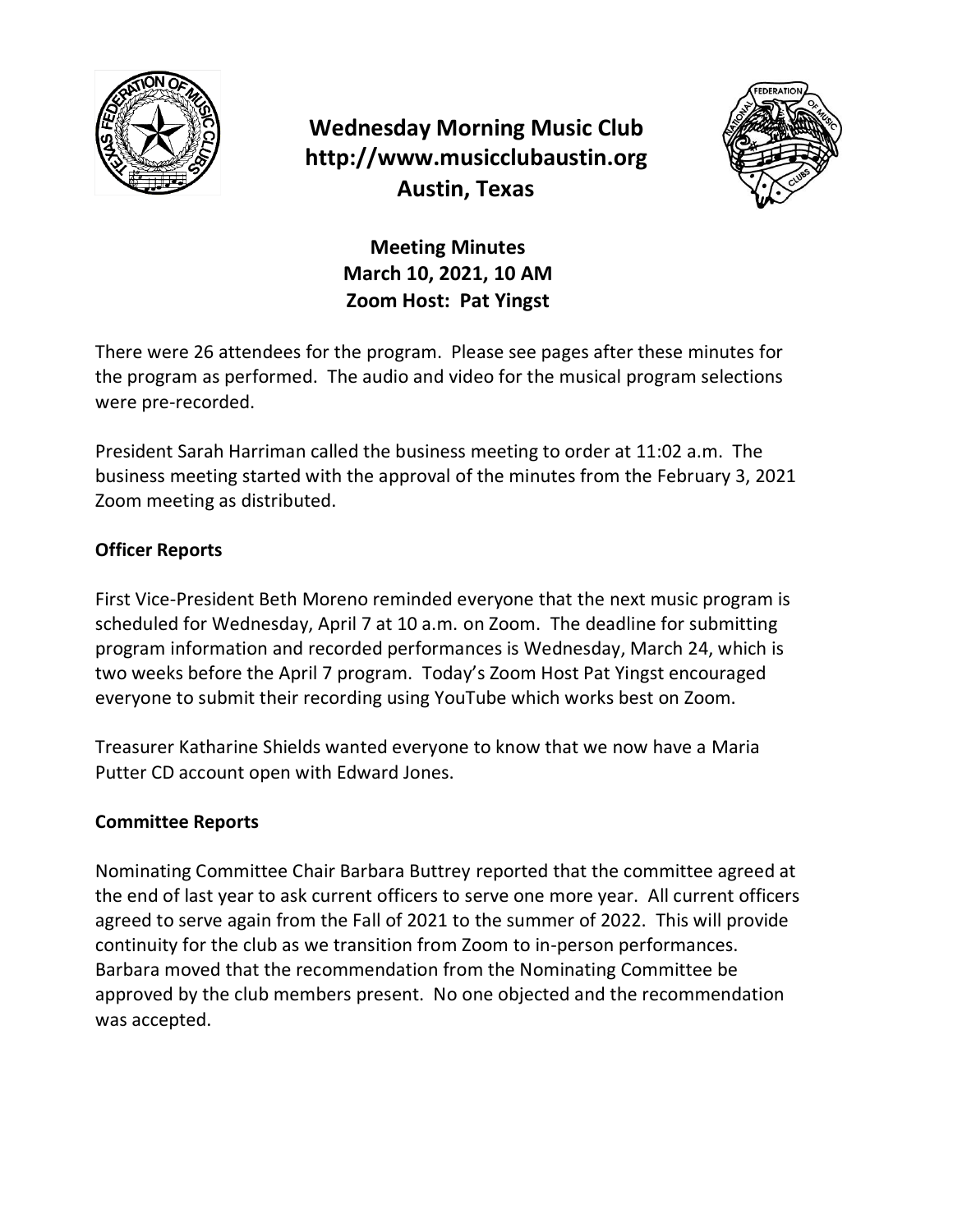Membership Committee Chair Greta Gutman reported that there were four new members this past year. She will be submitting their information to Marie White and Katharine Shields.

#### **New Business**

Katharine Shields said she thinks we need to have a Fall Luncheon in 2021. The Austin Woman's Club is prepared to accommodate a Fall Luncheon with a pianist as our guest performer. WMMC is prepared to subsidize the cost of the luncheon. Greta recommends that WMMC members invite potential members as guests to this luncheon.

The business meeting adjourned at 11:18 a.m.

Submitted by Virginia Kniesner, Recording Secretary